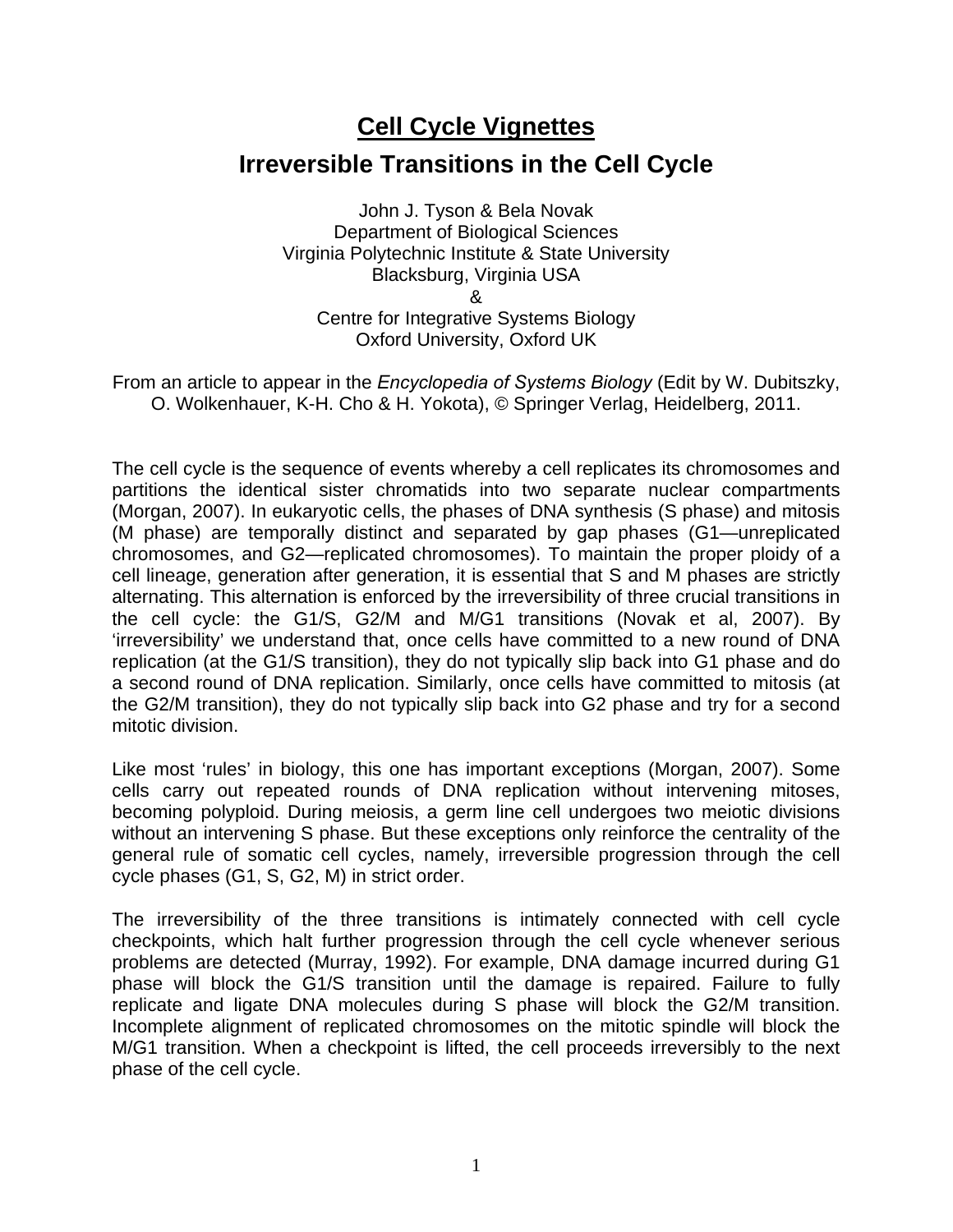These irreversible transitions and checkpoints are controlled by complex molecular regulatory networks with both positive and negative feedback. Positive feedback creates a bistable switch, and negative feedback allows the switch to be flipped from one stable state to another (Tyson & Novak, 2008). These systems-level properties of the regulatory network are crucial to irreversible progression through the cell cycle, and when they are disturbed by mutation, drugs or disease, then cells make mistakes in DNA replication and partitioning, often with fatal consequences for the cell or for the multicellular organism harboring the rogue cells.

### **Physiology and molecular biology**

Progression through the cell cycle is governed by a set of cyclin-dependent kinases (CDKs) that initiate DNA replication and mitosis and that inhibit the transition from metaphase to anaphase-telophase-cytokinesis ('exit from mitosis'). G1 phase cells are uncommitted to the cell cycle because they lack the necessary CDK activities. They are devoid of S- and M-phase cyclins because the transcription factors that would drive production of these cyclins are inactive, and the ubiquitin-ligating enzymes (ULE) that label these cyclins for proteolysis are active. In addition, G1 phase cells contain generous amounts of CDK inhibitors (CKIs) that bind to and inhibit CDK-cyclin dimers.

At the G1/S transition (called 'Start' in budding yeast and the 'Restriction Point' in mammalian cells), a cell must do three things: (1) turn on the synthesis of S- and Mphase cyclins, (2) turn off their degradation, and (3) get rid of the G1-phase CKIs. (See Fig. 1.) At the M/G1 transition ('Exit'), these three switches must be reversed. As cells proliferate, a lineage (mother-daughter-granddaughter) toggles back and forth between states of low CDK activity (G1) and high CDK activity (S-G2-M).



**Figure 1. Three checkpoints/irreversible transitions in the eukaryotic cell cycle.** G1 phase: low CDK activity. S-G2 phase:  $CDK$ -cyclin<sup>S</sup> activity is high, CDK-cyclin<sup>M</sup> activity is low. M phase:  $CDK$ -cyclin<sup>M</sup> activity is high. At the G1/S transition, cyclin synthesis is turned on, cyclin degradation is turned off, and CDK inhibitors are destroyed. At the M/G1 transition, these switches are reversed. In S-G2 phase,  $CDK$ -cyclin<sup>M</sup> activity is kept low by phosphorylation of the CDK subunit. At the G2/M transition, this inhibitory phosphorylation is removed.

Embedded inside this fundamental toggle switch is a secondary toggle switch governing the transition into M phase (see Fig. 1). During S and G2 phases, the cell is producing M-phase cyclins, but CDK/cyclin-M activity is low because of inhibitory phosphorylation of the CDK subunit. At the G2/M transition, the kinases that impose this inhibition must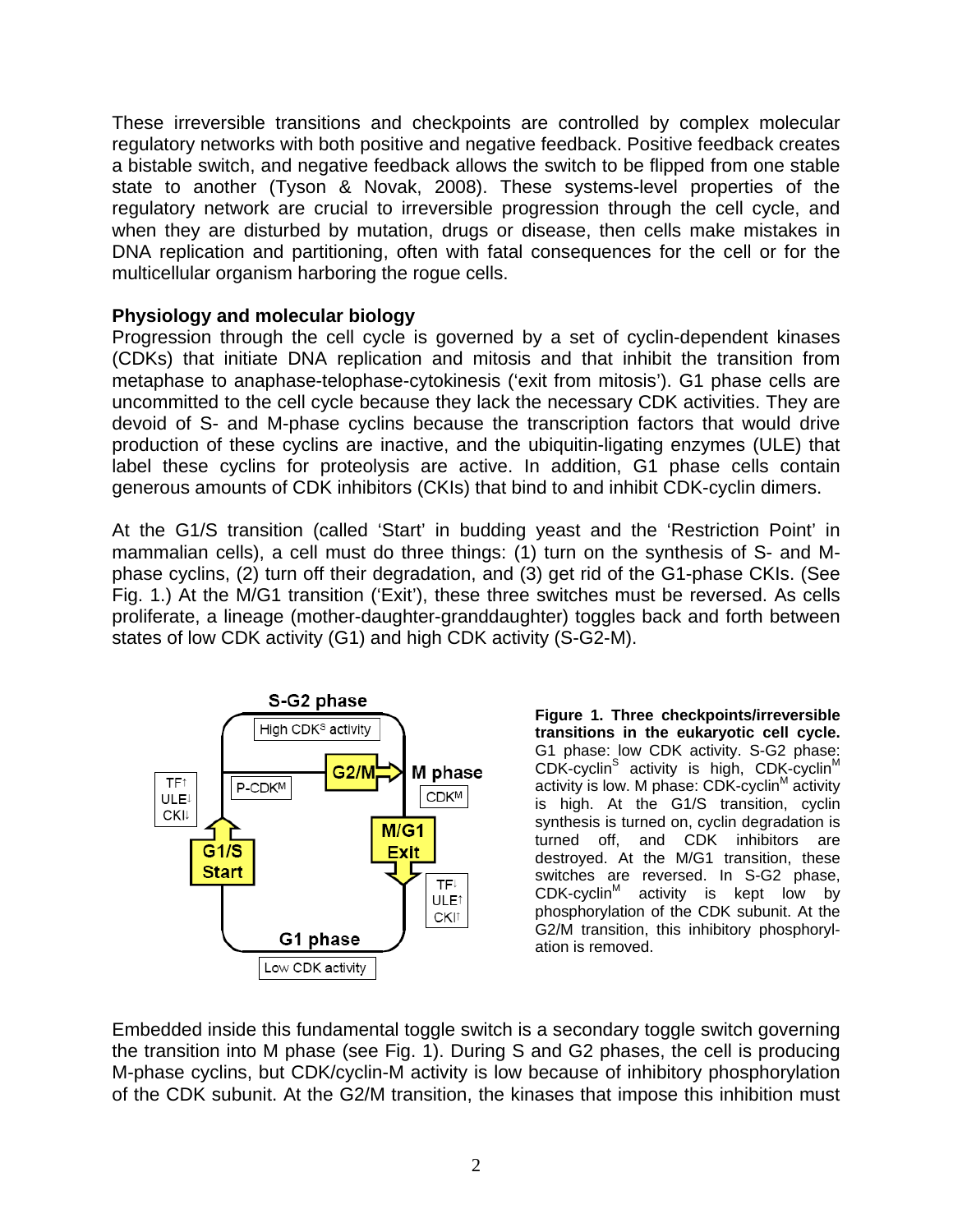be inactivated, and the phosphatases that remove this inhibition must be activated, thereby allowing the cell to transit abruptly into mitosis. At the M/G1 transition, these two switches must be reversed as well.

The scenario just described is a generic account of molecular events at the three basic transitions of the cell cycle. In any specific type of cell (e.g., budding yeast, fission yeast, mammalian cell) there may be variations on this general scheme, but most cell types studied in depth show evidence of CDK-governing toggle switches that are flipped on and off at alternating transitions of the cell cycle.

The greatest exception to this rule is the newly fertilized egg, a gigantic cell that undergoes rapid S-M cycles, lacking gap phases and checkpoints. It is arguable whether these cell cycles are governed by irreversible toggle switches or a simple periodic oscillator. Nonetheless, it is true that early embryonic cell cycles often make serious mistakes (producing polyploidy or aneuploid cells) that lead ultimately to death of the embryo. These errors seem to be a price that organisms are willing to pay in order to hurry through the most vulnerable phase of their life cycle. In this context, these errors reinforce the notion that toggle switches and irreversible transitions are crucial to maintaining genomic integrity of proliferating eukaryotic cells.

### **Bistability and hysteresis**

From a theoretical perspective, irreversible transitions are intimately related to bistability of molecular regulatory networks. The vignette on 'Bistability and Oscillations' discusses the molecular mechanisms underlying bistability and hysteresis at the G2/M transition. Here we describe the molecular basis of irreversibility at Start and Exit. Figure 2 illustrates the generic interactions among CDK-cyclin, its transcription factors, its ubiquitin-ligating enzymes, and its stoichiometric inhibitors. In each case, CDK is involved in a positive feedback interaction with a 'friend' (TF) or a double-negative feedback interaction with an 'enemy' (ULE or CKI). These interactions create the possibility of bistability: two stable steady states ('nodes') separated by an unstable steady state (a 'saddle point'). The stable steady states are characterized by either low or high CDK activity (Fig. 3). The CDK control system can persist in either of these stable steady states, corresponding to G1 or S-G2-M phases of the cell cycle, respectively.

For a G1 cell to commit to a new round of DNA replication and division, it must be promoted from the G1 steady state to the S-G2-M steady state. This is the job, generically speaking, of a 'starter kinase' (SK), typically a special cyclin-CDK pair (Cln3- Cdc28 in budding yeast, cyclin D-Cdk4/6 in mammalian cells). Transient activation of SK can induce a transition from G1 to S-G2-M. Even if SK activity disappears after the transition, the control system will remain in the stable steady state of high CDK activity. In this sense, the G1/S transition is irreversible. To exit mitosis and return to G1, the cell must transit from the high- to the low-CDK steady state. This is the job of generic 'exit phosphatases' (EP) that are activated during anaphase and telophase of the cell cycle. These phosphatases push ULE and CKI toward their 'on' states and TF toward its 'off' state, allowing the bistable switch to flip off. The M/G1 transition is irreversible because,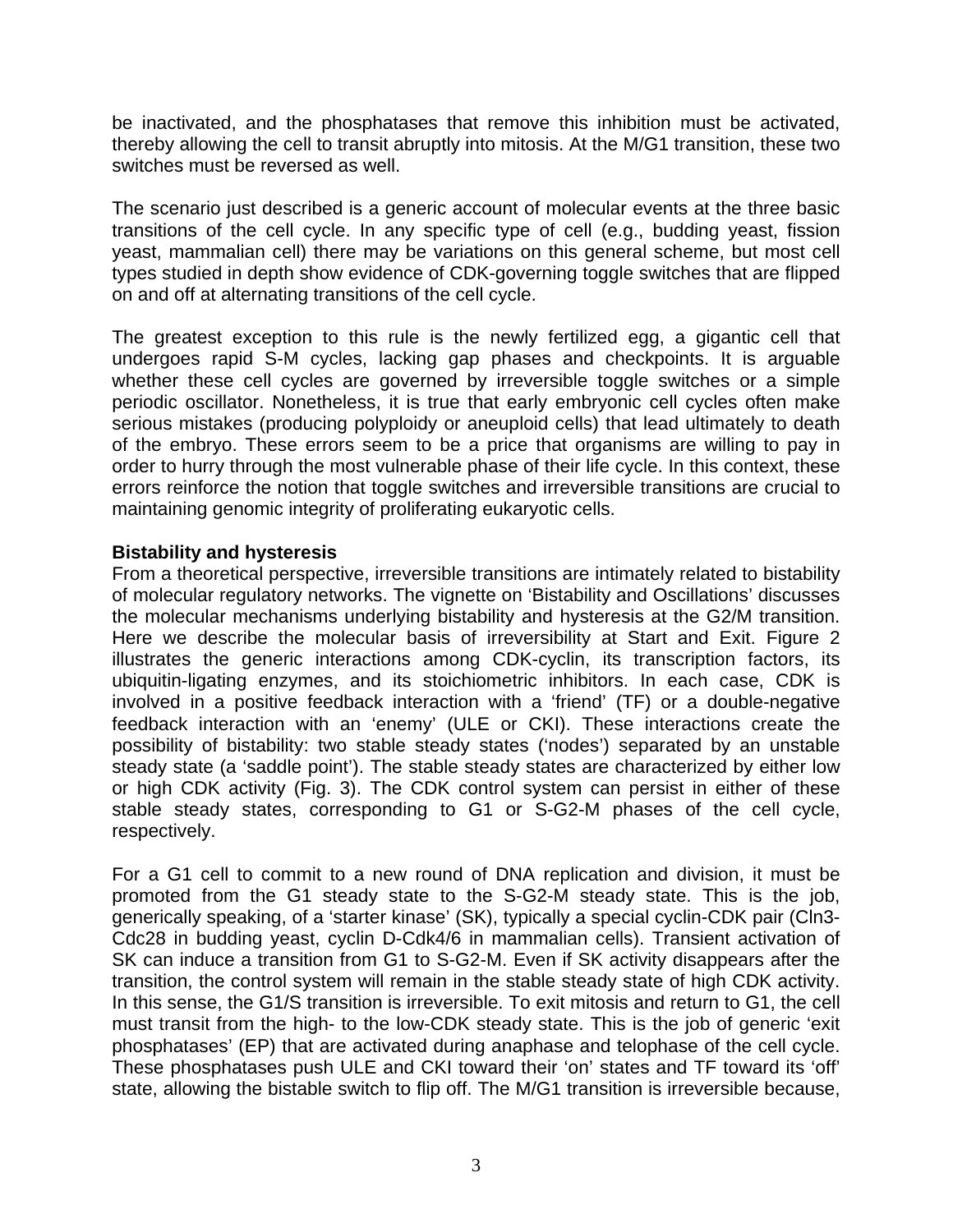even though EP activity disappears in early G1, the control system remains in the stable G1 steady state (Tyson and Novak 2008).



**Figure 2. CDK regulatory network for a generic eukaryotic cell.** Cyclin synthesis is regulated by a transcription factor (TF), and cyclin degradation is regulated by a ubiquitin-ligating enzyme (ULE). CDKcyclin dimers can also be inhibited by binding to an inhibitor protein (CKI). CKI stability is controlled by phosphorylation: PCKI is a good substrate for a different ubiquitin-ligating enzyme, which labels CKI for degradation by proteasomes. Because TF is activated by phosphorylation by CDK-cyclin, these two components are involved in a positive feedback loop. Because ULE is inactivated by phosphorylation by CDK-cyclin, these two components are involved in a double-negative feedback loop, as are CKI and CDK-cyclin. These interactions create a bistable control system, with a stable steady state of low CDK activity (G1 phase) and an alternative stable steady state of high CDK activity (S-G2-M phase); see Figs. 1 and 3. Starter kinase activity (SK) tips the control system toward the high CDK state, and exit phosphatase activity (EP) tips the system toward the low CDK state. SK and EP are related to CDK by negative feedback loops. SK upregulates CDK-cyclin by flipping the switch to the high CDK state, but high activity of CDK-cyclin downregulates the synthesis of SK. On the other hand, high activity of CDKcyclin activates EP, which flips the switch to the low CDK state and consequently EP is inactivated.

#### **Irreversibility and proteolysis**

For a time it was fashionable among molecular biologists to attribute irreversibility of cell cycle transitions to the proteolysis of key cell-cycle regulators at each transition. Not only are cyclins dramatically degraded at the M/G1 transition (Minshull et al, 1989), but also CKIs are degraded at the G1/S transition (Schwob et al, 1994) and CDKinactivating kinases are degraded at the G2/M transition (Michael & Newport, 1998). As simple and appealing as this idea might be, it is clearly insufficient to explain the irreversibility/directionality of cell cycle progression.

First of all, proteolysis is not irreversible in a kinetic sense; its opposing process is protein synthesis. In general, the rates of protein synthesis and degradation will balance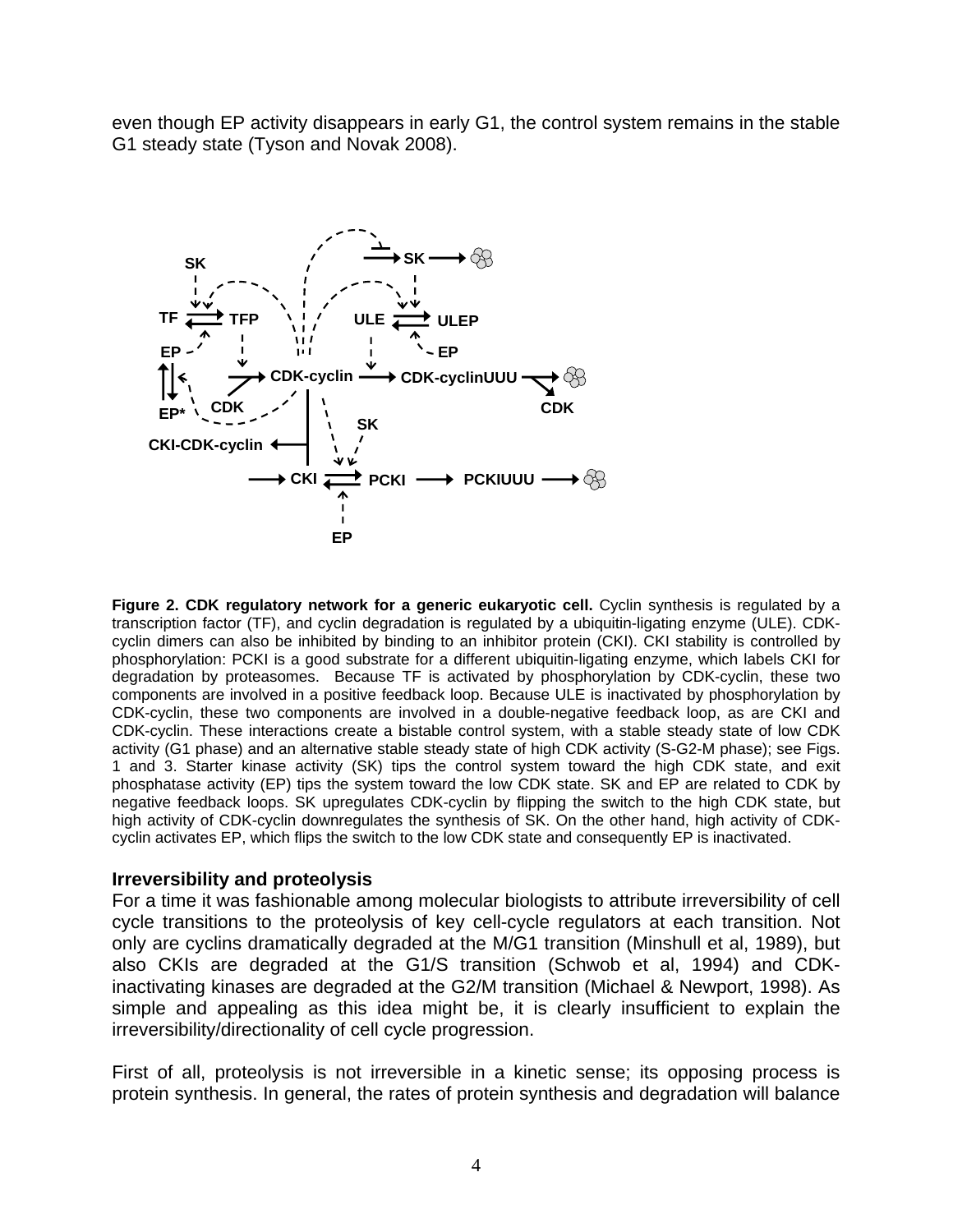each other at a unique, stable steady state of protein abundance. To upset this balance, it is necessary to switch the rates of protein synthesis and degradation between low and high values, and such switching behavior is a property of feedback interactions in a regulatory network.



**Figure 3. Bistability, irreversibility and hysteresis.** The steady states of the control system in Fig. 2 are related to SK and EP activities by this bifurcation diagram. When  $SK = FP = 0$ , the control system has two stable steady states (black circles) separated by an unstable steady state (white circle). The cell can be in either G1 phase or S-G2-M phase, depending on its recent history. A newborn cell, by definition, is in G1 phase. For it to start a new round of DNA synthesis and degradation, a starter kinase (SK) must be activated. Activation of SK is controlled by checkpoint signals, such as growth factors, DNA damage sensors, size sensors, etc. Once SK flips the switch into the CDK-active state, it is no longer needed: SK activity can drop to 0, and the control system remains in the CDK-active state. For the cell to exit mitosis, undergo cytokinesis and return to G1 phase, an exit phosphatase (EP) must be activated. EP activation depends on other checkpoint signals, such as complete replication of DNA and successful alignment of all replicated chromosomes on the mitotic spindle.

In addition, it is possible, by mutations and/or drug treatments, to eliminate proteolysis at any one of the three cell cycle transitions without compromising its irreversibility. For example, *ckiΔ* mutants in budding yeast proceed irreversibly through the G1/S transition without proteolysis of any of the remaining regulatory proteins (TF and ULE). Proteasome-inhibited mammalian cells, blocked in mitosis by nocodazole, can be induced to exit mitosis irreversibly by transient inhibition of CDK activity by flavopiridol (Potapova et al, 2006). Frog egg extracts, without either cyclin synthesis or degradation, can be induced to enter or exit mitosis simply by manipulating the activities of the CDKinhibiting kinase and/or the CDK-activating phosphatase.

In conclusion, the irreversibility of cell cycle transitions, which is crucial to maintaining the genomic integrity of proliferating cells, is a systems-level property of the molecular networks that regulate CDK activity in eukaryotic cells. Positive feedback loops in the